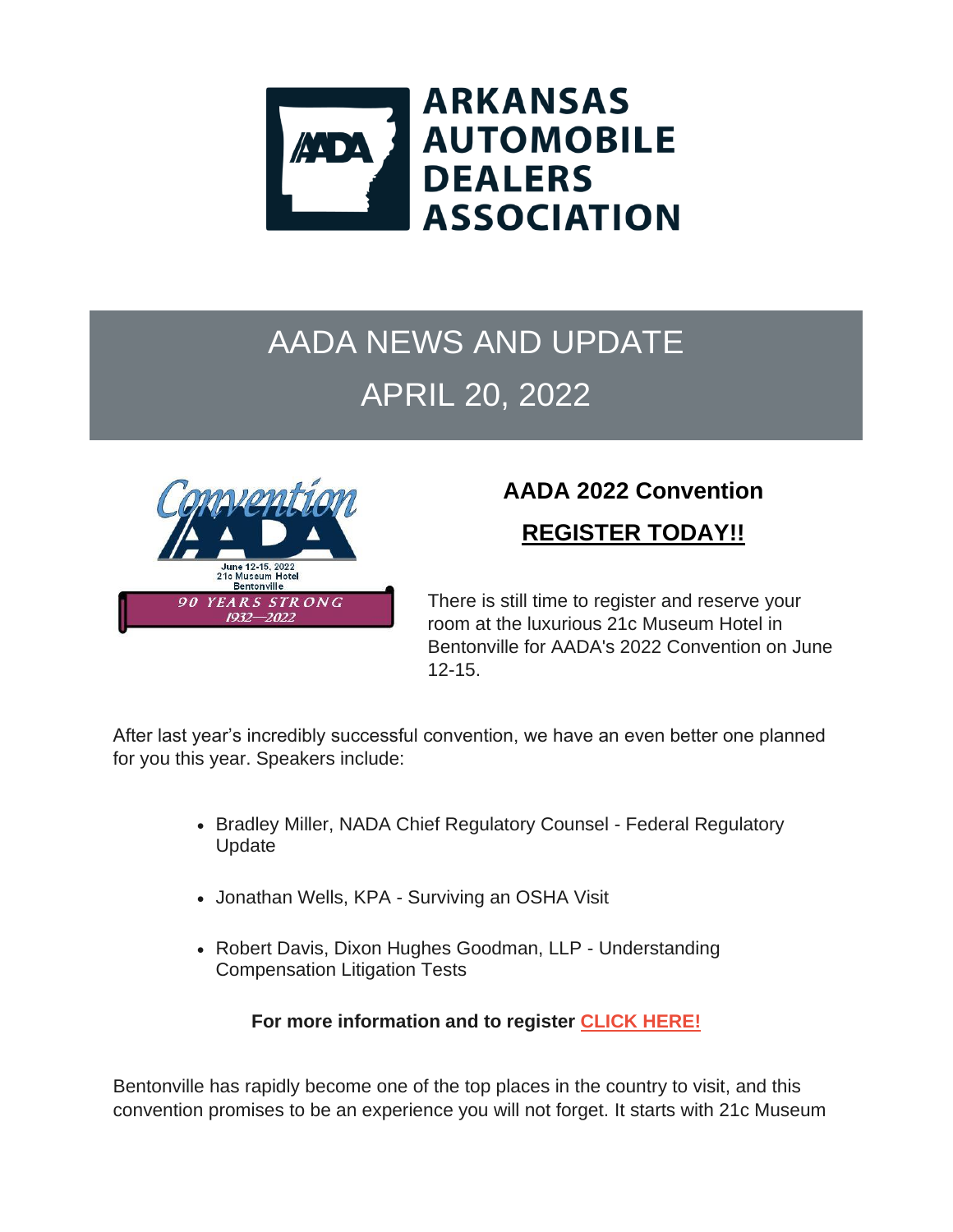Hotel which is truly a first-class experience that is best described as a contemporary art museum meets boutique hotel. Other events include:

### **DINNER AT CRYSTAL BRIDGES MUSEUM SUNSET OVER BENTONVILLE AT THE MOMENTARY GOLF ACTIVITIES FOR THE WHOLE FAMILY AND MUCH MORE**

**For more information and to register [CLICK HERE!](https://r20.rs6.net/tn.jsp?f=001nS3fkwabvXGdmPMi-QzC4ioNO1Zt80rVCJOlsZgEi4S5tgY_uTkYggwXa9xZ57c4Xh8AKIUzbh_cUx3u4dCXmpCBn8EBy8qO0TvAqRLFDXKpEZkWRNkAlFxoMVmeSF6tnUROxY7lSJQsIhnS9G1O_juk324kqLUl_vygn6R2Ri8awHogn10GpHOb88bLNTE8HLGbyj94z0u8kdqLy0cprWqFKHyaY2F1gJjkCDJzIVk=&c=Mng_A9ySO8w08JxHPoixilRcMqTdMgzalBmZNjAKXc1wKlro5j40xQ==&ch=4eiU7ti9BJ32boV8Nx0iiR_TxomUMoFQCx2x9ugtLGzoAw7Z_P9AYA==)**

\_\_\_\_\_\_\_\_\_\_\_\_\_\_\_\_\_\_\_\_\_\_\_\_\_\_\_\_\_\_\_\_\_\_\_\_\_\_\_\_\_\_\_\_\_\_\_\_\_\_\_\_\_\_\_\_\_

# **Movies, Television and Radio Broadcast Licenses:**

#### **What Dealers Need to Know**

AADA has received several inquiries regarding letters from the Motion Picture Licensing Corporation (MPLC) addressing violations of Federal Copyright Law.

These notices have been received by dealers all over the country, and it appears now Arkansas dealers are a target. The information below should help clarify the legitimacy of these letters.

If your dealership is showing entertainment in your showroom, waiting areas, or employee break areas, you are most likely required to have a license to do so. Film, television programs, and music are copyrighted material. Displaying or showing copyrighted material in a commercial establishment is considered a public performance, which requires a public performance license.

There are very limited exceptions to the necessity of obtaining a public performance license. These exemptions generally will **NOT** apply to most dealerships. For more detailed information about exemptions, [CLICK HERE.](https://r20.rs6.net/tn.jsp?f=001_QKPxcnnZuhtaFUa_hWoCrom1I_pw7FLgJUQXCEUT5wHSKLIpLTkcdQxXDOlpTWrLVwKSuiN4E5tC90tb44_FkColuM3k0xU8jb4FQWOMjCfBTIyN5A-OrhkzKAy5GVsfgfE1rOSku_UCwvaMuLzIAtxe-hbEiVLPxb6Lvj6NXGyL7DdKD2fV2cszPEks_47xBTlU38E-ClHaTd_l_Lw9nN5X-QBhOM9_QOYwvkoSJc=&c=PvQtVA93UeH_YDzz0PqImKrui7k6ytxWsA2jYqgNyjmFoPB3GXcMJw==&ch=iC_BRAR5zn54JAtj4nhFacsrj9wPzVOmE2lueZGpJGD1UAhnMo5VWA==)

If a dealership has a commercial account with a cable provider or satellite provider, some of the content may be licensed for public performances (particularly some news and sports programs), and the fee for such license may be included as part of the commercial package's cost. Dealers should check with their cable or satellite provider as to whether a license is included in their package. However, most movie and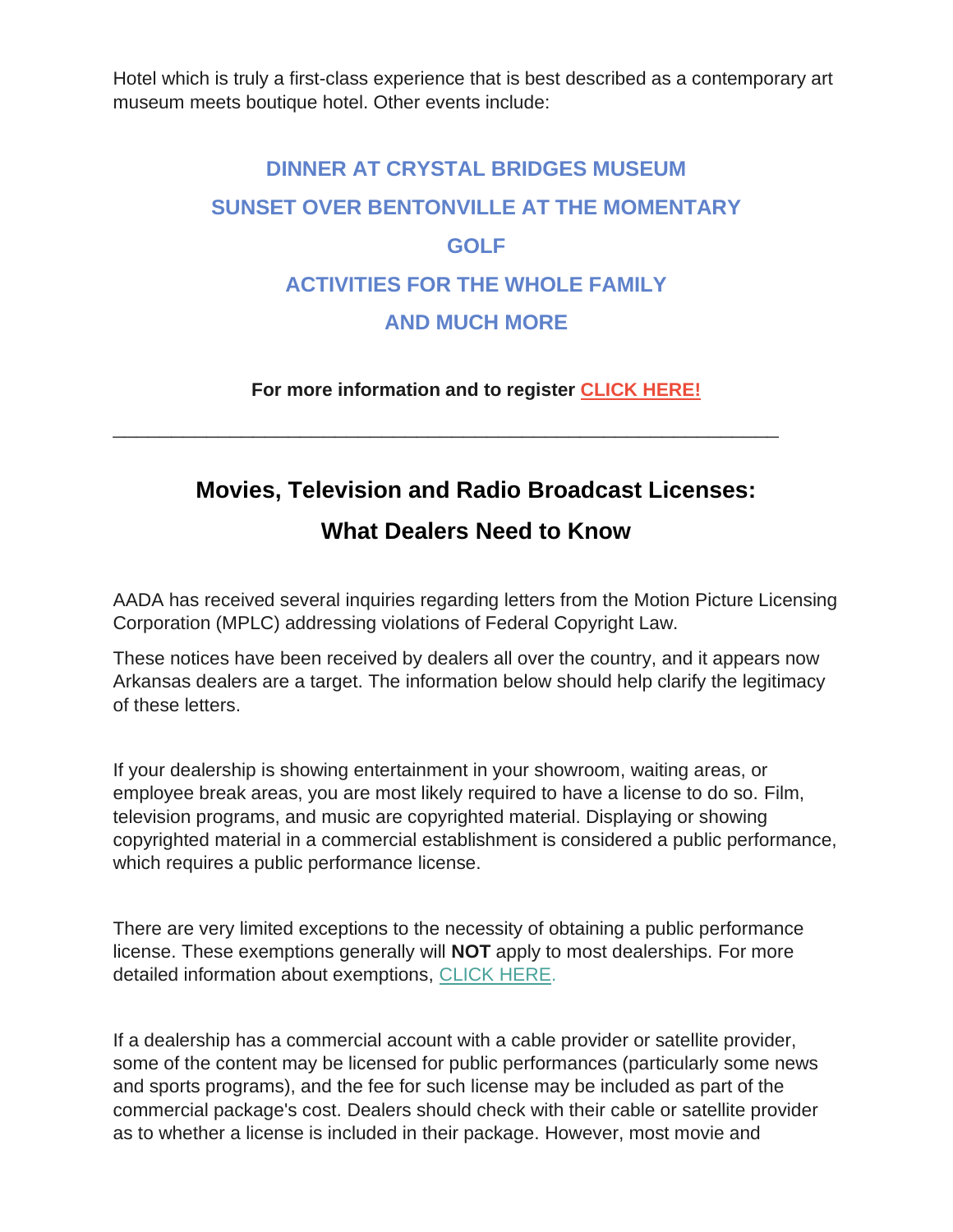television content that would be displayed in a dealership will require an additional public performance license from a licensing organization.

#### *Options to Maintain a TV for Customer or Employee Viewing*

**1)** Purchase an umbrella license through MPLC and show the media within the license rules. The cost per location is \$289.00 per year; or,

**2)** Carefully manage all content on your TVs to display only non-copyrighted material. If you have purchased a cable or satellite "business" account that covers some commercial licenses to air cable programming, it may be possible to play "all news programming" or some "sports programming."

According to the MPLC, these business packages do not include public performance rights for all the content in the package. For example, you might be able to show some live sports or 24-hour news content on TV, but if the cable provider transitions into copyrighted programming you will have to change the channel in your waiting area or turn the TV off.

Do not allow customers access to the remote and ensure employees who monitor TV content are aware of the rules and can change the station or turn off the TV if needed.

#### *Obtaining Licenses*

MPLC is a legitimate organization, and they do have the authority to protect the owners of copyrighted materials. If the organization has made an effort to contact your dealership about this issue, they will likely follow up with you until you have formally addressed the issue. Copyright infringement can lead to significant liability, with statutory damages ranging between \$750 and \$150,000 per infringement, so it is wise to ensure that the proper licensing is in place.

Licenses typically are moderately priced and can be obtained from the following sources:

Audiovisual

• Motion Picture Licensing Corporation (MPLC): [MPLC.org](https://r20.rs6.net/tn.jsp?f=001_QKPxcnnZuhtaFUa_hWoCrom1I_pw7FLgJUQXCEUT5wHSKLIpLTkcdQxXDOlpTWrNxecC3IKvfakxmV7yc4GT30VfuTNOLTqJsOJBALkawn881yn_zcWpU7eJl9nGeoN323Pb2HoQFc=&c=PvQtVA93UeH_YDzz0PqImKrui7k6ytxWsA2jYqgNyjmFoPB3GXcMJw==&ch=iC_BRAR5zn54JAtj4nhFacsrj9wPzVOmE2lueZGpJGD1UAhnMo5VWA==) or 800.462.8855

Music

• Broadcast Music, Inc.: [BMI.com](https://r20.rs6.net/tn.jsp?f=001_QKPxcnnZuhtaFUa_hWoCrom1I_pw7FLgJUQXCEUT5wHSKLIpLTkcdQxXDOlpTWrR54CULZGK77X6jGsZq4bn6hq9PaZKCWvuNZDQFYomxXTAHvc2EyPuUvDdplpiYG6seOfTD6WBYM=&c=PvQtVA93UeH_YDzz0PqImKrui7k6ytxWsA2jYqgNyjmFoPB3GXcMJw==&ch=iC_BRAR5zn54JAtj4nhFacsrj9wPzVOmE2lueZGpJGD1UAhnMo5VWA==)